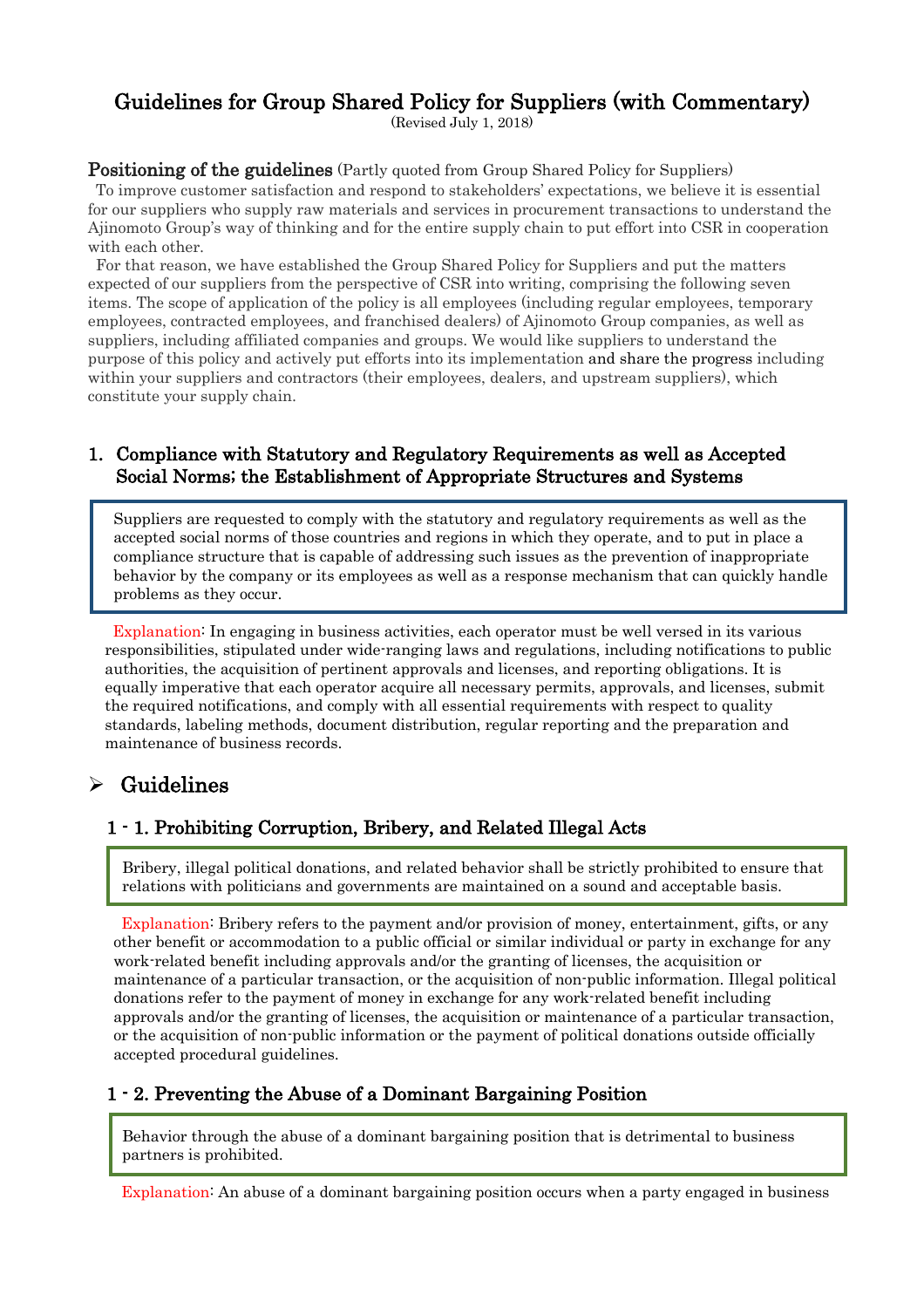utilizes its dominant position to unilaterally determine or change the terms and conditions of a business transaction to the detriment of another party or imposes on another party an unreasonable obligation. Purchasing transactions shall be undertaken in good faith, and in a fair and equitable manner based on a contractual and/or related basis. Purchasing transactions that involve an abuse of a dominant bargaining position shall not be undertaken. Steps shall be taken to comply with all statutory and regulatory requirements in those countries that maintain legislation relating the abuse of a dominant bargaining position. (For example, legislation in Japan including the Act on Prohibition of Private Monopolization and Maintenance of Fair Trade and the Act against Delay in Payment of Subcontract Proceeds, Etc. to Subcontractors.)

## 1 - 3. Prohibiting the Granting and/or Receipt of an Inappropriate Benefit

The granting and/or receipt of an inappropriate benefit in connection with relationships with stakeholders are prohibited.

Explanation: The following constitutes the granting and/or receipt of an inappropriate benefit in connections with relationships with stakeholders.

- \*Behavior that effectively constitutes a bribe including the provision and/or receipt of a prize, award, money, or similar benefit that exceeds the scope stipulated under relevant laws and regulations, as well as the provision and/or receipt of excessive benefits or entertainment that contravenes acceptable social norms
- \*Behavior that delivers inappropriate benefits to antisocial forces (criminal and terrorist organizations) that negatively impact sound social orders and activities
- \*Behavior that delivers benefits to specific shareholders
- \*Insider trading of a publicly listed company's stock based on important information regarding corporate operations, including customer information, that has not been publicly disclosed

### 1 - 4. Preventing Behavior that Restricts Competition

Behavior that impedes equitable, transparent, and unfettered competition is prohibited.

Explanation: Behavior that impedes competition refers to such actions as the formation of cartels, arrangements with companies in the same industry with respect to product and service prices, quantities, and sales areas, as well as collusive bidding, the determination of successful bidders and bidding prices through arrangements with other bidders (for example, violations of Japan's Act on Prohibition of Private Monopolization and Maintenance of Fair Trade and related legislation). In addition, acts of unfair competition include the acquisition of other companies' trade secrets

through illegal and/or improper means, misrepresentation of other companies' products, and behavior including labeling that is likely to provide customers with an erroneous impression regarding a product's place of origin and quality.

### 1 - 5. Respecting Intellectual Property

Infringements of other companies' intellectual property are prohibited.

Explanation: Intellectual property rights refer to such items as patent, utility model, and design rights, trademarks, as well as trade secrets. In connection with wide-ranging business activities including the development, production, sale, and supply of products and services, every effort shall be made to research in advance the existence or otherwise of third-party intellectual property rights. Activities such as the unauthorized use of a third party's intellectual property rights, the illegal

reproduction of other work including computer software, and acquisition of a third party's trade secrets by illegal or inappropriate means shall constitute infringements of intellectual property rights.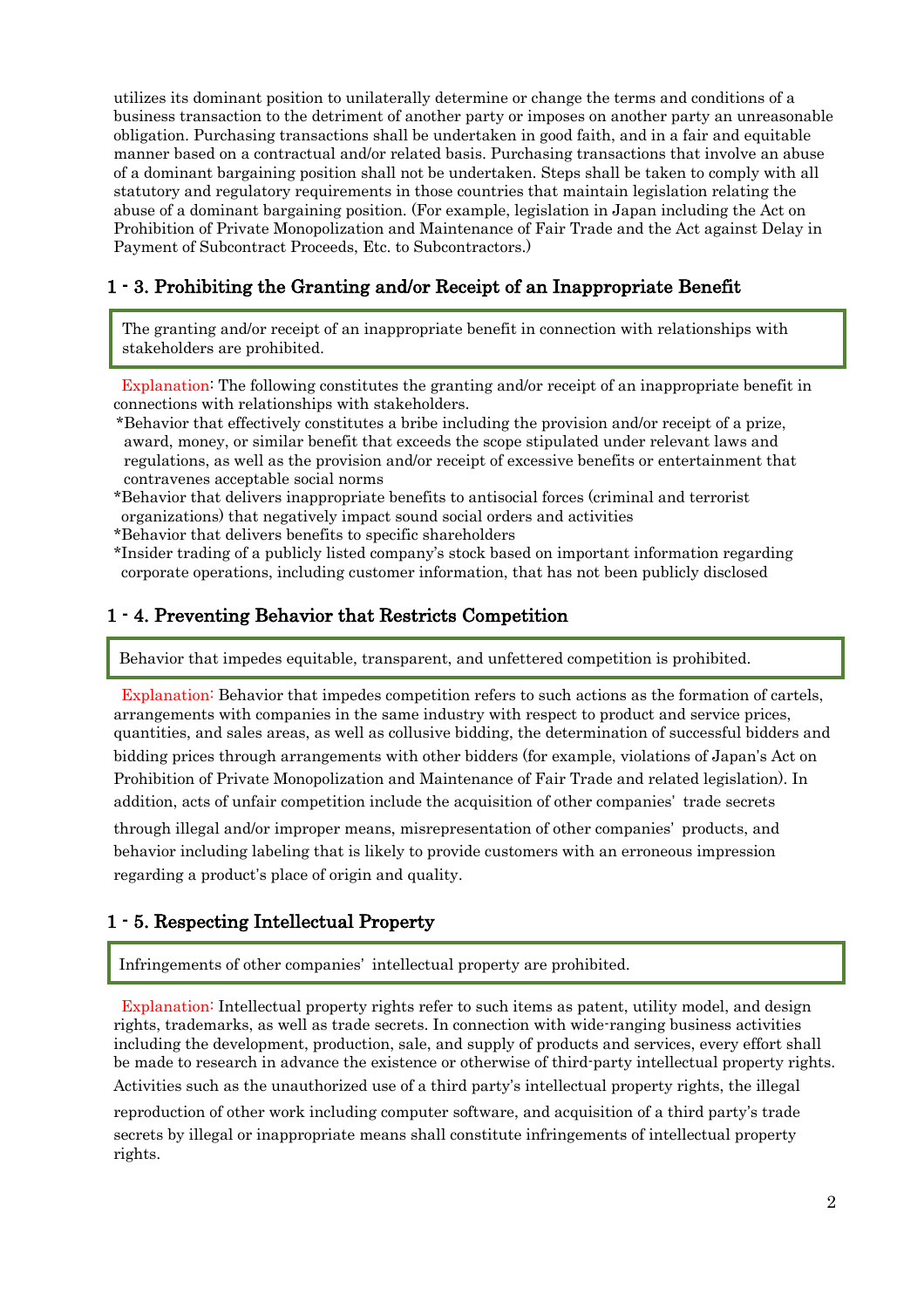## 1 - 6. Engaging in Appropriate Export and Import Management

Steps shall be taken to ensure strict compliance with related statutory and regulatory requirements, establish an appropriate export and import management structure and systems, and engage in proper export and import procedures.

Explanation: Import activity encompasses a large number of procedural requirements including approval, screening, and inspection on an individual product and country basis. These requirements address a broad spectrum of concerns including insurance, health, and hygiene revolving mainly around customs legislation. In similar fashion, export activity is subject to a variety of regulations and controls by exporting country and product. Accordingly, compliance with all necessary items relating to export and import management is required.

## 1 - 7. Information Disclosure

Every effort shall be made to actively disclose information to all stakeholders irrespective of the existence or otherwise of statutory and regulatory requirements.

Explanation: Every effort shall be made to proactively disclose information on corporate activities, including financial information and details of business activities, to all stakeholders such as customers, shareholders, investors, employees, suppliers, local communities, governments, and the mass media, to promote dialog, and enhance corporate transparency.

## 1 - 8. Eliminate Any and All Relations with Antisocial Forces

Any and all relations with antisocial forces and organizations that pose a threat to the order and safety of civil society shall be strictly prohibited.

Explanation: Behavior that includes the provision of donations and support to antisocial forces is prohibited under Japan's Act for the Prevention of Wrongful Acts by Members of Organized Crime Groups. Steps must be taken to eliminate any and all relations with antisocial forces particularly with respect to the purchase of land and the conduct of business activities in general.

## I-9. Prevention and early detection of misconduct

Activities for preventing misconduct shall be carried out, and a system for the early detection and handling of misconduct shall be established.

Explanation: Activities for preventing misconduct shall consist of education and training of employees, and the development of an open and positive workplace environment.Examples of a framework for the early detection and handling of misconduct are presented below:

\*Efforts shall be made to establish, both inside and outside the company, contact points for whistleblowing cases tied to misconduct in order to enable managers to detect misconduct at an early stage.

\*Efforts shall be made to maintain the confidentiality of and appropriately protect whistleblowers. \*Misconduct shall be promptly dealt with, and the outcome thereof in each case shall be reported

### 2. Respect for Human Rights with Due Consideration Given to Occupational Health and Safety

Suppliers are requested to respect the human rights of all employees based on a genuine understanding of the international community, to treat employees with dignity, and to provide a safe and comfortable work environment.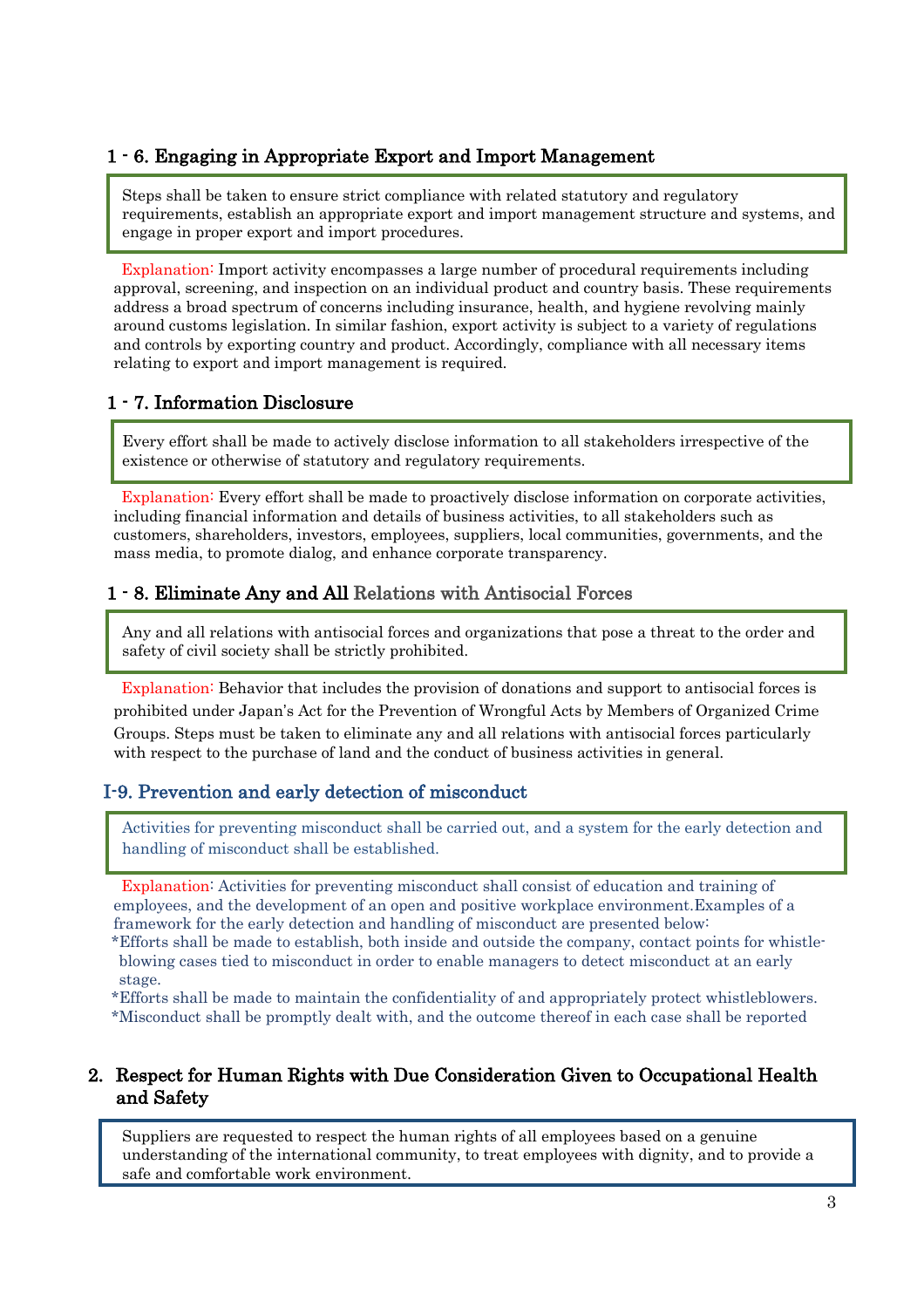Explanation: The increase in labor and human rights issues accompanying globalization of business activities has led to the creation of international rules that require companies to address these issues. Since the submission of the Report on Business and Human Rights to the UN in 2008, labor and human rights issues in the international community have been incorporated and reinforced as an important theme in international standards. This includes ISO 26000, the standard on social responsibility, which went into effect in 2010 and the update of the OECD Guidelines for Multinational Enterprises in 2011. Moreover, the UN adopted the Guiding Principles on Business and Human Rights in 2011, creating global criteria with which all countries and corporations should comply. And recently each country prepares to formulate National Action Plan (NAP).

## $\triangleright$  Guidelines

## 2 - 1. Prohibiting Forced Labor

All forms of forced labor and the imposition of activities against an individual's will are strictly prohibited.

Explanation: Forced labor refers to all work that is not undertaken on a voluntary basis". Forced," in the context of forced labor, shall include the following: Activities that are imposed against the will of the individual; restrictions on the ability of individuals to freely leave their employment due to such reasons as the repayment of debt; obligatory labor; slave labor as a result of human trafficking; and inhuman or captive labor reflecting excessively harsh conditions. The inability to freely leave employment and the obligation to hand over personal identification documents, passports, and work permits to employers shall also constitute forms of forced labor. Moreover, forced labor shall include work hours to which employees have not previously agreed.

## 2 - 2. Prohibiting Child Labor

It is vitally important to understand the destructive nature of child labor and to strictly prohibit the employment of children below the legal age.

Explanation: As recommended by the International Labour Organization (ILO), children should be prohibited from working up to the completion of compulsory education and should not engage in work or any form of labor below the age of 15 under any circumstances. At the same time, adolescents below the age of 18 should not be allowed to engage in work that affects their health, safety, and morals. Child labor refers to labor in breach of these age restrictions. Any breach of the aforementioned is referred to as child labor. Limits on the ability to participate in such activities as night-shift work and hazardous tasks are examples of regulatory measures aimed at protecting young workers from dangerous jobs. Outside Japan, child labor refers to the employment of persons below the minimum working age prescribed under the laws of each country and the failure to fulfill custody obligations. For countries that do not maintain pertinent regulatory requirements, child labor is considered as behavior that contravenes the ILO treaty and recommendations. (Child labor is described as work that hinders the healthy growth and development of children, and does not include activities such as helping families around the home or fields or earning pocket money by engaging in part-time work.)

## 2 - 3. Prohibiting Discrimination

Steps shall be taken to respect the statutory and regulatory requirements as well as cultures of each country and region. Discrimination in connection with employment opportunities, recruitment, promotion, and compensation with respect to any and all persons on the basis of race, ethnicity, nationality, religion, principles, origin, gender, age, and disability is prohibited.

Explanation: Discrimination refers to those discrepancies that arise with respect to recruitment, promotion, and compensation as well as the opportunities afforded an employee, including training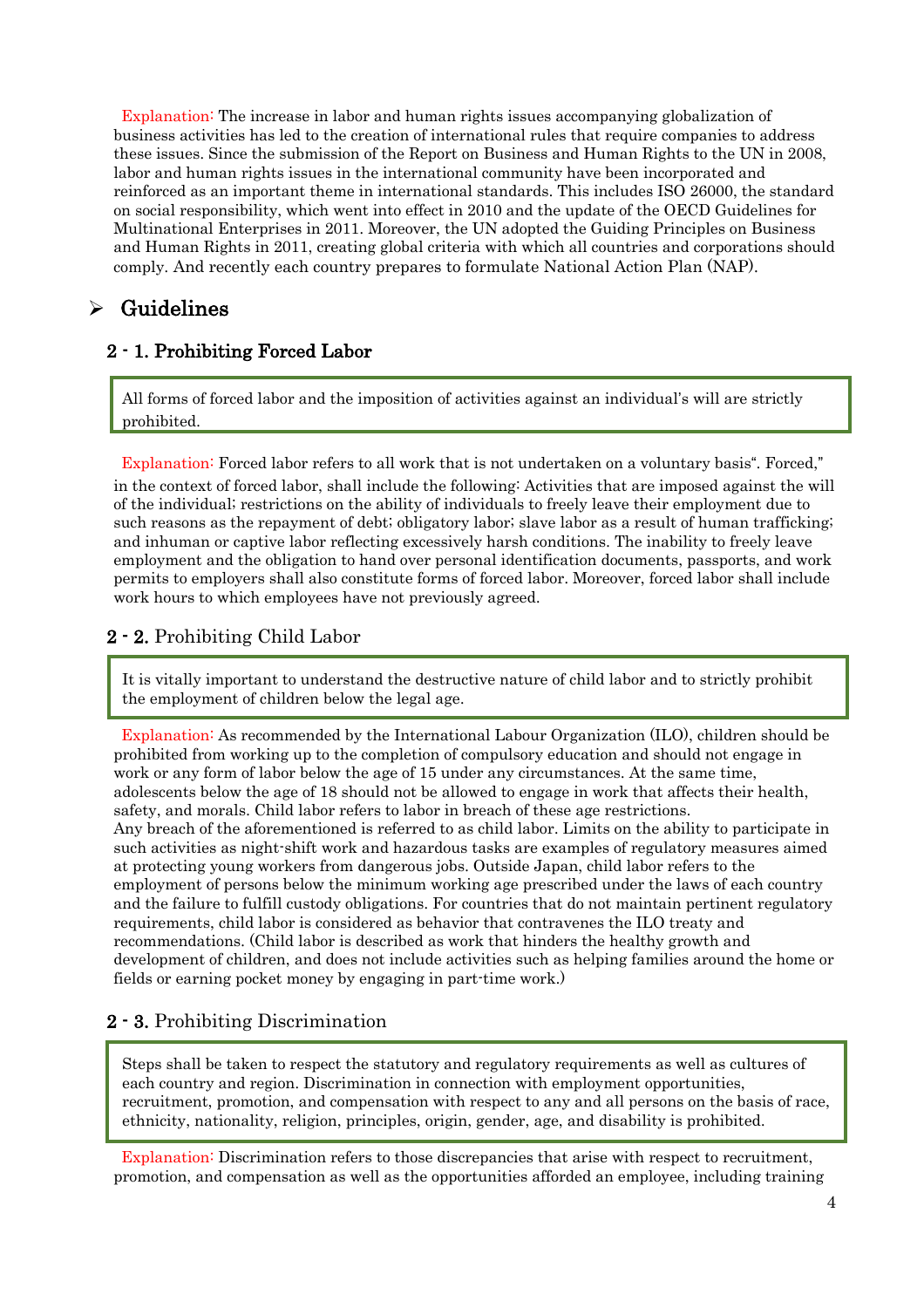for reasons other than the subject employee's ability, aptitude and performance. The elements of discrimination are wide ranging and include such factors as race, ethnicity, nationality, origin, skin color, age, gender, sexual orientation, disability, religion, political views, participation in a union, and the existence or otherwise of dependents. Discriminatory practices also encompass activities of an unfair nature with respect to health checks, pregnancy tests, and compensation.

## 2 - 4. Prohibiting Inhumane Treatment and Harassment

Every effort must be made to respect the human rights of employees and to eliminate sexual as well as power harassment, including all forms of mistreatment, punishment, psychological coercion, and verbal abuse from the workplace.

Explanation: Inhumane treatment constitutes such actions as mistreatment, punishment, sexual harassment, and power harassment (verbal abuse and highhanded behavior). A series of statements or behavior that are unfavorable to an individual or that can objectively be deemed as unfavorable are included in discriminatory behavior as harassment.

## 2 - 5. Appropriate Salaries and Wages

Steps shall be taken to pay appropriate wages and salaries to employees in accordance with all related laws and regulations, including the minimum wage, overtime, and statutory benefits.

Explanation: The minimum wage refers to the minimum amount payable for work undertaken stipulated under the relevant laws and regulations of each country. For this purpose, payment includes other allowances such as overtime and statutory benefits.

Deductions from wages and other reductions in breach of relevant laws and regulations are not permitted.

## 2 - 6. Appropriate Management of Working Hours

Steps shall be taken to ensure that employees' working hours do not exceed those limits prescribed under relevant laws and regulations, and that non-working days and holidays are managed in an appropriate manner.

Explanation: Management shall be deemed appropriate when it ensures each of the following: \*The annual number of prescribed working days shall not exceed statutory limits

- \*The number of overtime hours per week (excluding crises and emergencies) shall not exceed statutory limits
- \*Employees are granted a minimum of one non-working day per week and the right to annual paid vacation as stipulated under relevant laws and regulations.

## 2 - 7. Employees' Right to Organize

The right of employees to organize as a method for facilitating discussions between management and labor with respect to such issues as working conditions and wage levels shall be respected.

Explanation: In respecting the rights of employees to organize, employees shall be allowed to freely form an association without the threat of retribution, intimidation, or harassment; freely join a labor union in accordance with relevant laws and regulations; freely engage in protest activities; and freely participate in workers' councils.

## 3. Occupational Health and Safety with Respect to Labor

Suppliers are requested to take all necessary steps to prevent accidents and disasters by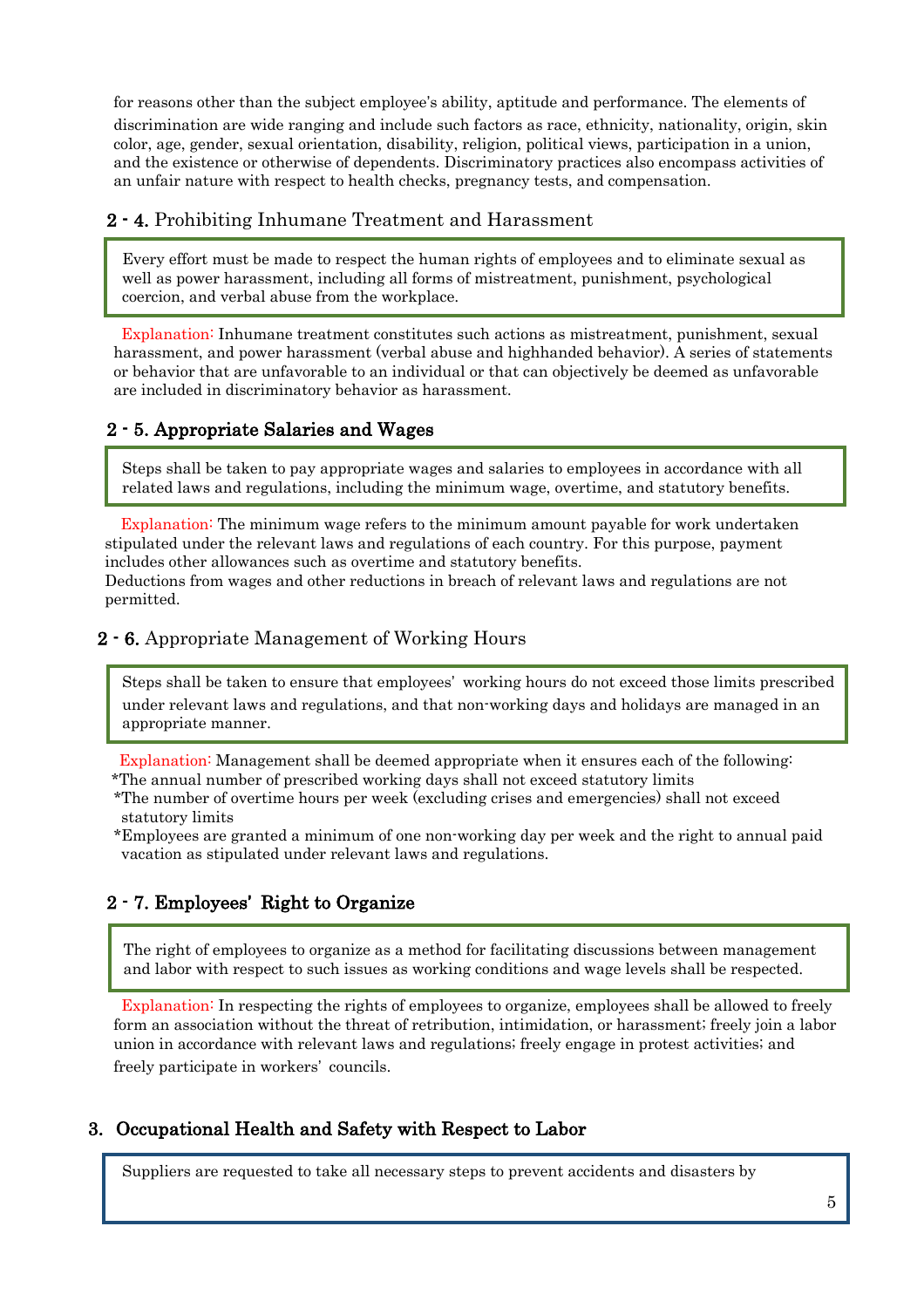maintaining and enhancing the occupational health and safety of employees and all parties engaged in a working capacity.

Explanation: Numerous laws related to occupational health and safety have been created based on actual accidents, and they are designed to lower the risk of the same kind of accident or disaster from recurring. Therefore, it is important for suppliers to fully understand the details of these laws and ensure that their employees are fully aware of them.

# $\triangleright$  Guidelines

 $\overline{a}$ 

#### 3 - 1. Ensure Safety in the Workplace

Steps shall be taken to assess all risks associated with workplace safety and to ensure safety by adopting all appropriate design, technology, and management measures.

Explanation: To prevent disasters and accidents from occurring in advance, it is important for suppliers to carry out full-scale risk assessments as measures to minimize the chance of problems arising from the risks that have been identified in the assessments.

Furthermore, suppliers are expected to carry out periodic inspections of machinery being used, ensure proper maintenance management, and install safety equipment and protective clothing in dangerous areas. Since the sources of risks can change along with changes in working conditions resulting from equipment modifications and other factors, safety shall be ensured using appropriate designs, technology and management techniques. The safety of people other than employees who enter and exit workplace premises shall also be taken into account.

#### 3 - 2. Management of Facilities and the Workplace Environment

Efforts shall be made to create a working environment that enables each employee to work in a safe and healthy manner.

Explanation: Above and beyond efforts to prevent the occurrence of worksite accidents and disasters, suppliers are expected to actively create a comfortable workplace for employees in consideration of the characteristics of workers, such as differences in age and height, as well as the presence of women who have recently given birth, expecting mothers, and people with disabilities. They are also expected to give special consideration to employees engaged in physically demanding work or in work handling hazardous materials.

### 3 - 3. Keep the Workplace Clean and Sanitary

Steps shall be taken to properly clean toilets and rest areas inside the company, determine whether employees come into contact with harmful organisms, chemical substances, excessive noise or odors in the workplace, and, accordingly, implement whatever countermeasures are appropriate.

Explanation: In order to enable workers to perform their duties safely and comfortably, suppliers are expected to provide the workplace with a sufficient number of toilets that are accessible to all employees, ensure full access to drinking water and meals, and maintain a rest area. Furthermore, the workplace should be properly ventilated and air conditioned, as well as kept in sanitary condition. Finally, if harmful microorganisms, chemical substances, noise or odors are present in the workplace, because they could pose a danger to nearby residents, steps should be taken to prevent any harm to employees as well as local residents and the surrounding environment. If suppliers own facilities used by employees outside of work such as employee dormitories, they are also expected to keep these facilities safe and clean.

### 3 - 4. Provide Regular Healthcare Management to Workers

The health of employees shall be examined and proper healthcare management shall be carried out.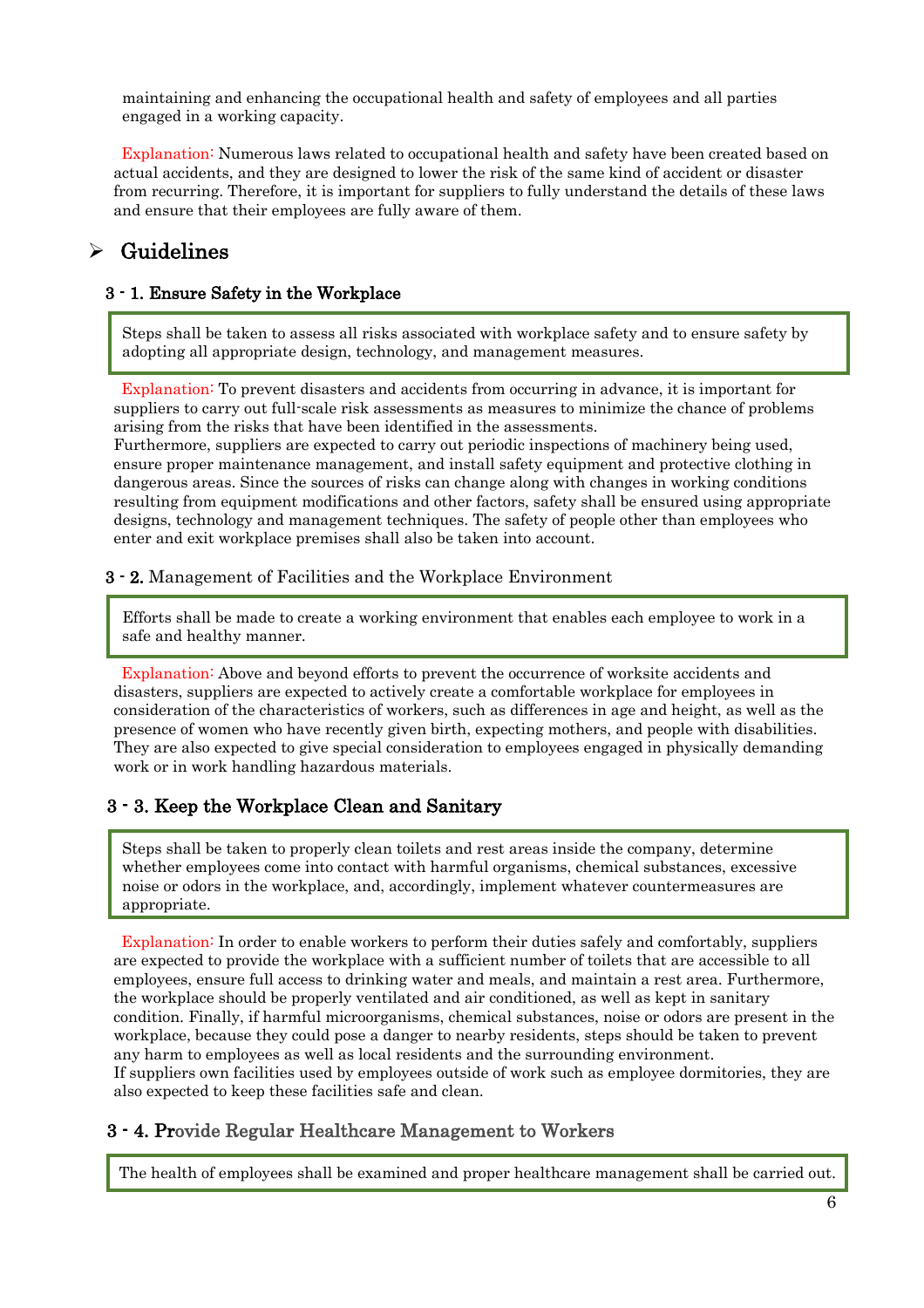Explanation: Proper healthcare management refers to conducting health check-ups and other examinations at the level stipulated by relevant laws and regulations as a minimum and aiming for the prevention and early detection of disease among employees.

Supporting a healthy lifestyle among employees is essential for protecting valuable employees and carrying out sound corporate activities. Therefore, suppliers need to give adequate consideration to preventing damage to health through overwork as well as care for areas such as mental health.

## 3 - 5. Prevent Workplace Accidents and Illness and Appropriate Responses

Steps shall be taken to ascertain the status of industrial accidents and diseases and in turn to implement all appropriate countermeasures.

Explanation: Records of any industrial accidents and illnesses must be kept, and, at the same time, analyzed in terms of their causes from the perspective of human error, material factors, or management oversight. It is important to implement countermeasures targeting material factors such as machinery, equipment and facilities as much as possible. Furthermore, it is important for the company to: expedite prompt alerts for the employees and to have a system in place to implement emergency procedures, ensure that medical treatment is provided up until the time of recovery, and enable the workplace to return to normal after a disaster or accident. Finally, any workplace accident or related illness must be reported to government authorities as necessary.

### 3 - 6. Thorough Preparation for Times of Emergency

Countermeasures for protecting people's safety and responding to emergencies based on such scenarios as disasters and accidents shall be put in place and made fully known in the workplace.

Explanation: To prevent, as much as possible, the effects of disasters and accidents from spreading. suppliers shall clarify response procedures in advance, in addition to carrying out education and training and creating structures for contacting government and local residents promptly. Suppliers will need to take account of people other than employees who enter and exit workplace premises when implementing these procedures.

Countermeasures for responding to emergencies include such measures as emergency reporting, employee notification, clarification of evacuation methods, establishment of evacuation facilities, storage of emergency clothing, installation of fire detection systems and fire suppression equipment, securing methods of external communication and creation of recovery plans.

### 3 - 7. Education and Training

ī

Suppliers shall provide education and training on occupational safety.

Explanation: To ensure occupational safety and health, it is necessary not only to provide equipment and establish safety systems, but also to have individual employees acquire the required knowledge and technology to carry out operations in a safe and appropriate manner. Therefore, suppliers are required to systematically provide ongoing education and training in line with the characteristics of the work that each employee carries out (relevant laws and regulations, production equipment, substances handled, organization of personnel and other factors).

## 4. Ensuring Product and Service Quality and Safety as well as Stable Supply

Suppliers are requested to take all necessary steps to ensure that their products and services meet all the safety standards prescribed under the laws and regulations of each country; at the same time, business partners are requested to adhere strictly to a policy of quality assurance. Moreover, business partners are requested to put in place appropriate business continuity plans to ensure the prompt resumption of mainstay activities in the event of unforeseen circumstances, thereby ensuring stable supply.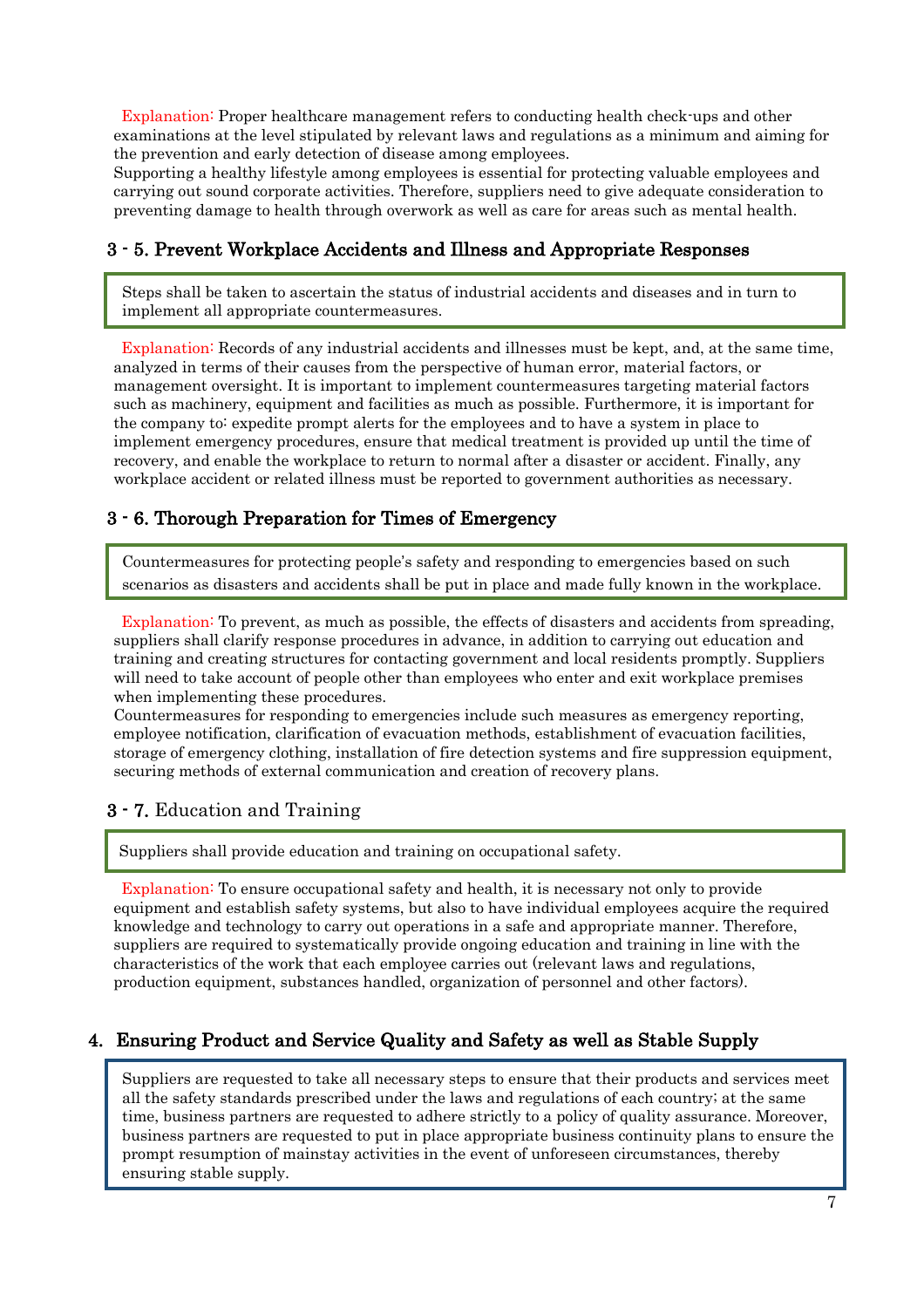Explanation: Identifying customer needs and delivering a stable supply of safe products that are useful for society is one of the most important missions of a corporation. This must be achieved in partnership with all suppliers and other business partners. To guarantee such products, suppliers are required to establish, operate and consistently improve a range of systems, including quality management systems.

# $\triangleright$  Guidelines

## 4 - 1. Quality Management Initiatives

Steps shall be taken to establish and operate quality management systems.

Explanation: Quality management systems refer to broad-based management frameworks that are designed to promote quality assurance activities. These systems encompass organizational structures, systematic activities, the sharing of responsibilities, quality assurance practices, procedures, processes and management resources. In this instance, quality assurance activities refer to the drawing up of quality policies, implementation in accordance with these policies, achievement, review, and maintenance. Quality assurance therefore involves a repetitive PDCA cycle that facilitates continuous quality assurance improvement. A representative quality management system is the ISO 9000\* series.

\*ISO: International Organization for Standardization

### 4 - 2. Providing Precise Information on Products and Services

Make every effort to provide precise information regarding products and services to customers.

Explanation: Examples of precise information are presented as follows:

- \*Information on the specifications, quality, and handling procedures of products and services is accurate
- \*Information on the materials used in products including raw materials and packaging materials is accurate
- \*Representations included in displays, advertising, and promotions such as product and service catalogs do not differ from the facts; wording and expressions do not misrepresent details to consumers and customers; information does not include details that defame other companies or individuals or infringe on other rights.

## 4 - 3. Ensuring Product Safety

At the time of product design, products and raw materials satisfy the safety standards prescribed under the laws and regulations of each country as well as the required standards of business companies.

Explanation: In addition to complying with relevant laws and regulations, suppliers are expected to meet requirements related to product safety as stipulated in contracts with business partners, providing quality assurance reports or other documents as required.

If suppliers design and develop products, they are responsible for ensuring a sufficient level of product safety at the planning and development stages. When manufacturing products, suppliers must use agreed upon raw materials and ensure product safety through appropriate production methods.

Reference shall be made to food-related statutory and regulatory requirements in such leading countries as the U.S. and the EU, as well as safety assessment reports. Moreover, reference shall also be made to food-related recommendations made by the FAO and WHO with respect to safety assessment reports as well as food and food additive standards, where available.

\*FAO: the acronym for the Food and Agriculture Organization of the United States

\*WHO: the acronym for the World Health Organization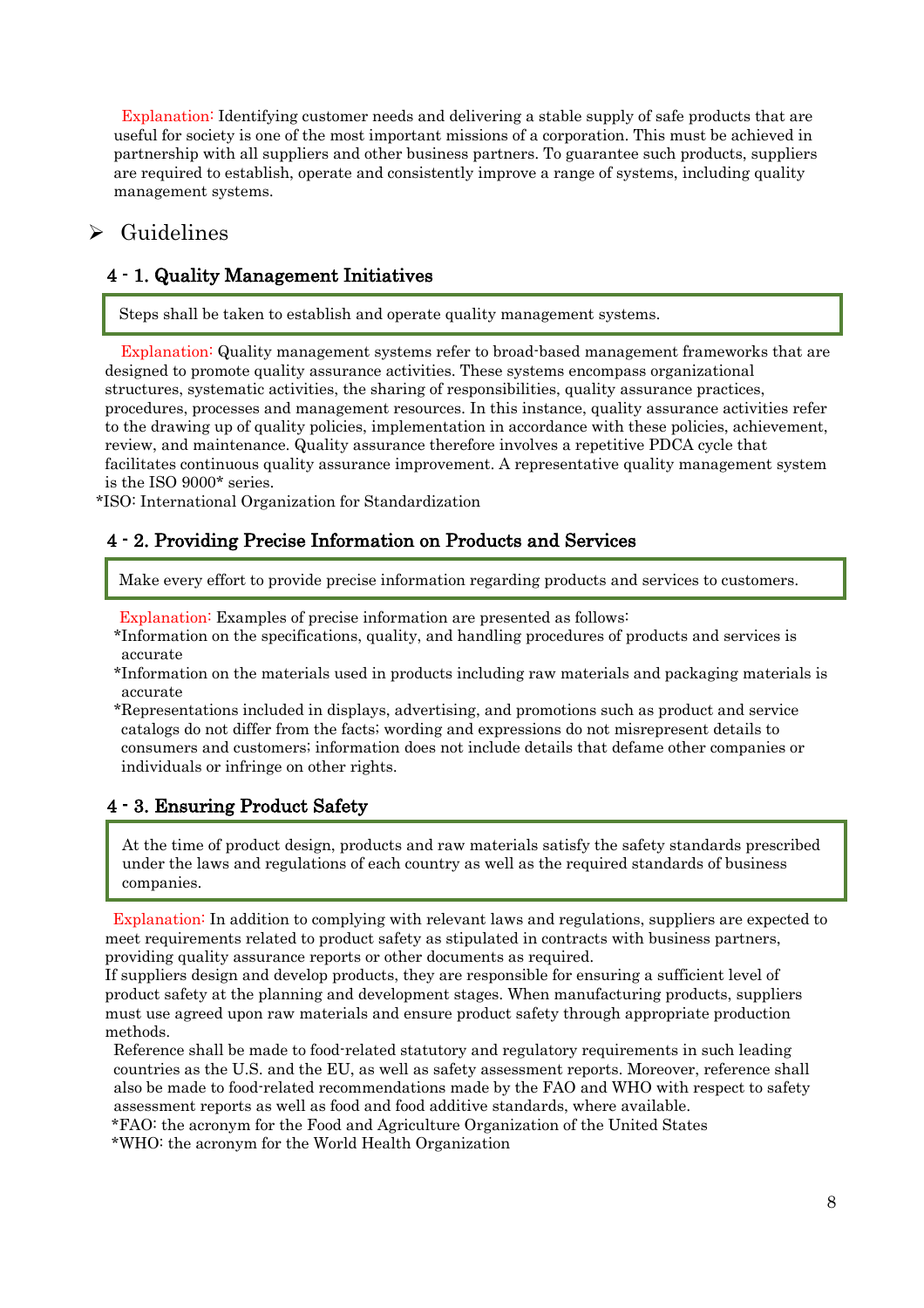#### 4 - 4. Stable Supply of Products

Business Continuity Plans (BCPs) are in place to promptly restore core operations even in unforeseen circumstances, as a part of efforts to ensure the stable supply of products.

Explanation: BCPs encompass all plans to ensure not only employee safety, but also business continuity in the event of a natural disaster, including large-scale earthquakes and floods, as well as such emergency situations as a major explosion or fire at a factory, or a pandemic. Under such plans, suppliers shall establish the target level for business continuity, create manuals for when there is a crisis and carry out drills to continue the priority core operations.

#### 5. Taking into Consideration the Global Environment

Suppliers are requested to minimize any detrimental impact on nature when manufacturing products by fully taking into consideration the environment. At the same time, business partners are requested to ensure the health and safety of all individuals. Recognizing the importance of environmental conservation, business partners are requested to take all due care throughout their production processes, from the use of natural resources to the disposal of waste, and to contribute to biodiversity conservation while minimizing emissions including greenhouse gases.

Explanation: Ensuring a sustainable global environment and society is today a key component of corporate activities. As the Ajinomoto Group and its suppliers go about their daily business endeavors, every consideration must be given to the global environment. This imperative recognizes that efforts to actively contribute to the creation of a sustainable environment and society provide the very basis for ongoing corporate activities.

## $\triangleright$  Guidelines

#### 5 - 1. Environmental Management Systems

Steps shall be taken to establish and operate environmental management systems, reduce any negative impact of business activities on the environment, and pursue continuous improvements in this regard.

Explanation: The establishment of an environmental management system (EMS) is fundamental to the implementation of environmental activities. In addition to the internationally acclaimed ISO 14000 series, a variety of socially recognized EMSs are available for use in each country, including Eco-Action 21, an EMS for small- and medium-sized enterprises. Furthermore, the ISO 26000 as well as the principles of the United Nations Global Compact also offer guidance on a wide range of issues, including the environment. Issues relating to the environment and sustainability are deeply entrenched in corporate activities. In operating an EMS, the scope must therefore encompass all of

the company's (Group's) endeavors as well as supply and value chain activities.

#### 5 - 2. Management of Chemical Substances Contained in Products

Steps shall be taken to appropriately manage those chemical substances identified under laws and regulations for the production process.

Explanation: The failure to properly manage and use chemical substances poses significant downside risk on people's health and the ecosystem. The potential also exists for any negative ramifications to continue into the future. Chemical substances designated under laws and regulations must be properly managed as a matter of course. This includes management of the raw

<sup>\*</sup> Eco-Action 21 is an environmental management system for small- and medium-sized enterprises created by Japan's Ministry of the Environment.

<sup>\*</sup> ISO 26000 is the international standard that provides guidance on social responsibility. It is not a standard that provides certification.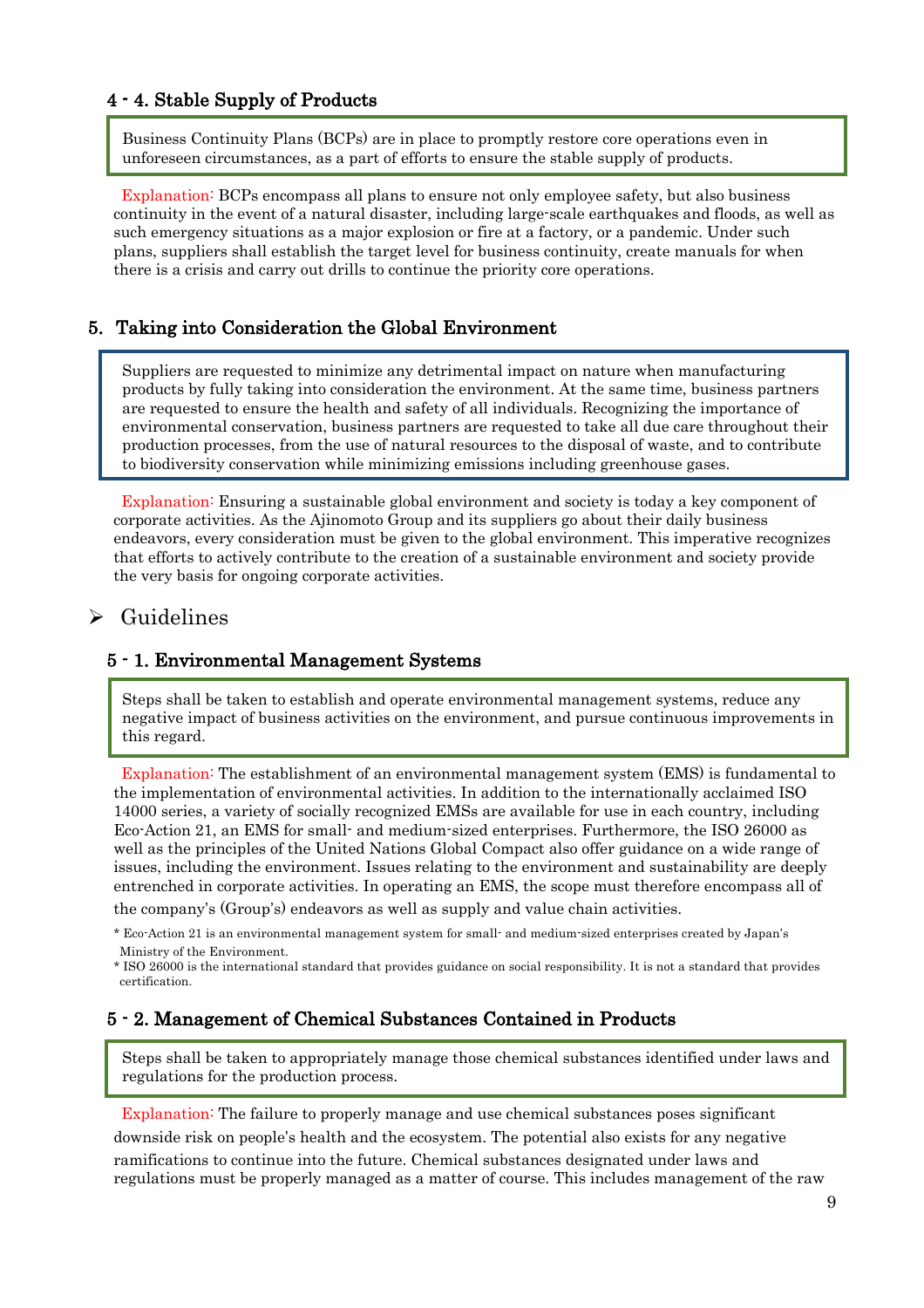materials, materials, components, and other items used in products. Moreover, the laws and regulations as well as information pertaining to chemical substances are frequently updated. Accordingly, management systems must consistently reflect the most recent laws and regulations as well as information.

### 5 - 3. Reduce the Use of Chemical Substances

Efforts shall be undertaken to reduce the usage of chemical substances that are potentially harmful to human health and the ecosystem, including substituting other chemicals for such substances.

Explanation: In addition to properly managing the usage of chemical substances as explained in 5-2., above, it is important to take steps toward reducing the usage of chemical substances that are potentially harmful to human health and the ecosystem, as well as to find less harmful alternatives to such chemicals.

## 5 - 4. Minimizing the Impact of Operations on the Environment

Steps shall be taken to establish voluntary environmental standards and make improvements when necessary while ensuring compliance with laws and regulations concerning sewer water, atmospheric emissions, waste matter, noise, vibrations, and lighting in each country where operations are conducted.

Explanation: Local communities and ecosystems are affected by various types of pollution, including sewer water, atmospheric emissions, and waste matter, as well as excessive noise, vibrations and lighting. Meanwhile, harmonious relations with local communities provide a foundation for stable business activities. Therefore, while maintaining close interaction with stakeholders, suppliers are expected to comply with relevant laws and regulations as well as maintaining independent standards and pursuing improvements.

## 5 - 5. Efficiently Use and Recycle Resources, Energy and Water

With an emphasis on efficiently using and recycling resources (raw materials), energy and water, steps shall be taken to set voluntary targets for conserving resources, energy and water, as well as reducing waste matter and greenhouse gas emissions, and to lower the negative impact on the environment and ecosystems across the entire supply chain on the view point of sustainability.

Explanation: Initiatives to minimize any negative impact of operations on the environment are closely related to improving the efficiency of business activities. Initiatives can include conserving resources, energy and water, cutting down on waste, and reducing emissions of greenhouse gases. Therefore, suppliers are expected to voluntarily set numerical targets in these areas and actively work to increase efficiency. Furthermore, initiatives should be undertaken from the perspective of business activities and product lifecycles over the entire supply chain and value chain, extending beyond the purview of the company in consideration of resources and the environment on a global scale. In this regard, suppliers should closely examine Scope 3 level emissions of greenhouse gases, and carry out carbon footprint calculations and other related methods.

\* Scope 3: Emissions include the environmental impact of greenhouse gas emissions across the supply chain, including manufacturing, transport, business travel and commuting.

## 5 - 6. Minimizing the Impact of Business Development on Communities and the Environment

Steps shall be taken to determine and minimize the impact of setting up factories and farms on local communities, the natural environment and ecosystems.

Explanation: Building production facilities and farms can change the usage of land and alter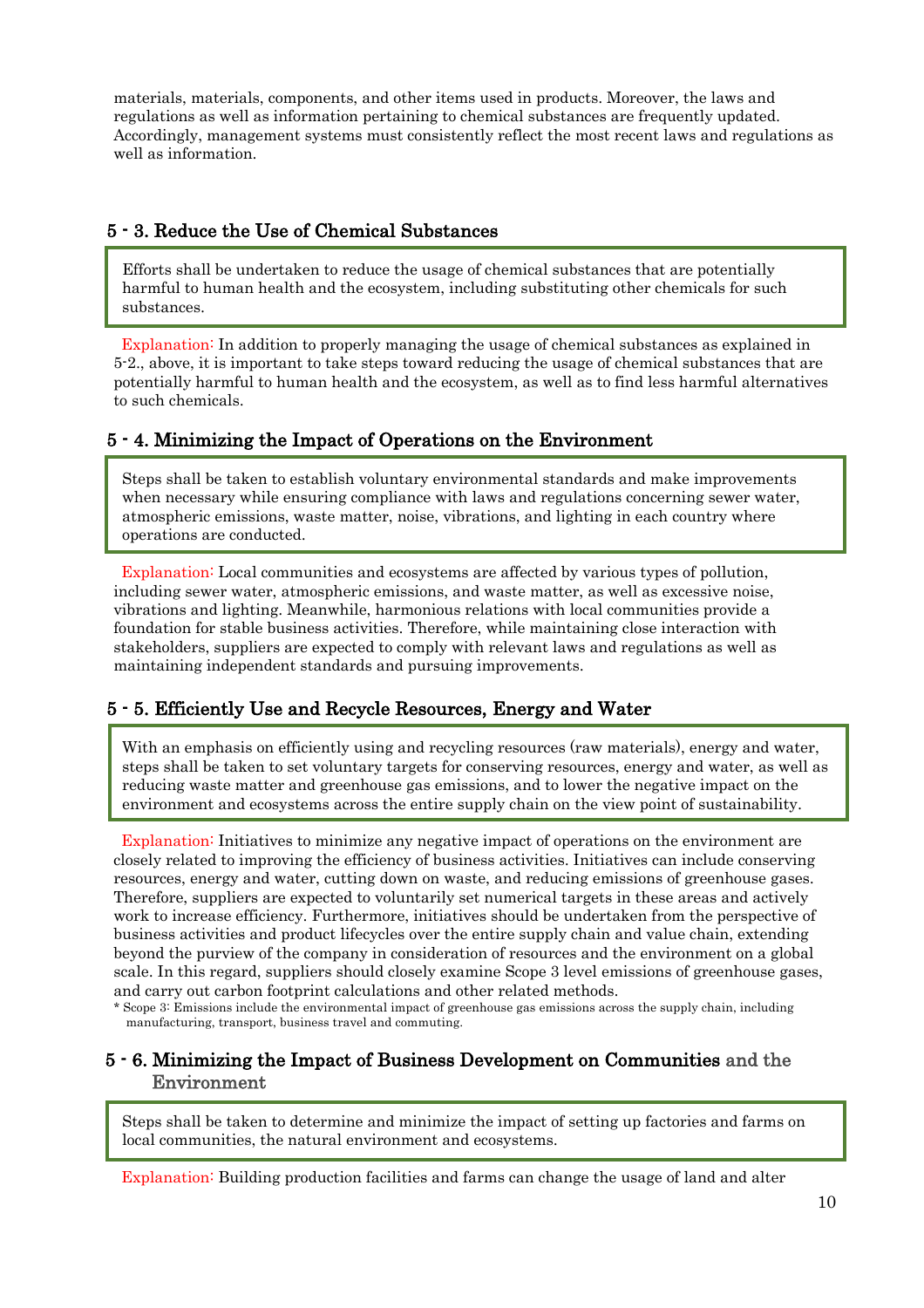landscapes, potentially destroying valuable ecosystems and, as a result, negatively affecting nearby residents and even threatening their livelihoods. This kind of development has been strongly criticized by affected citizens and NGOs, which not only harms a company's reputation but can also lead to a suspension of business. For these reasons, if a supplier plans to build a new factory or farm, or expand existing facilities, it is expected to carry out an assessment of the development's impact on the local community as well as the ecosystem and environment, and take appropriate steps to lower any negative impact. Moreover, if a supplier has developed land in the past, it should confirm how such activities have affected the environment, and implemented whatever measures are necessary to properly respond to any environmental destruction, human rights violations, or other problems that have resulted.

### 5 - 7. Taking into Consideration Biodiversity and Ecosystems from the Raw Material Procurement Stage

Steps shall be undertaken to confirm traceability and determine the status of biodiversity and ecosystem conservation in producing regions from which raw materials are procured, and to implement any necessary improvements.

Explanation: The procurement of raw materials has a major impact on the environment, ecosystems, and biodiversity. It is important to work back to upstream supply activities and ascertain the status of producing regions in collaboration with concerned parties and to properly manage risk as required.

### 5 - 8. Contributing to the Environment through Business Activities

Provide products and services that contribute to the global environment by taking the environment into consideration at the earliest possible stage of the product lifecycle, including research and development from the perspective of society.

Explanation: In working to build a sustainable global environment and society, companies are expected to look beyond the bounds of their own activities when endeavoring to reduce environmental load, to actively contribute to society as a whole. In specific terms, companies are being increasingly urged to incorporate environmental concerns from the product research and development stage, and to deliver products and services that contribute to the global environment. In this regard, it is important that the essence of business activities reflects efforts to contribute to the environment.

### 5 - 9. Disclosing the Status of Environmental Conservation Activities

Actively respond to calls for the disclosure of information regarding the environment.

Explanation: Proper communication activities including the disclosure of information on the environment provide the foundation for enhancing business activity transparency and earning the trust and confidence of society. In addition to proper disclosure in response to requests for information, efforts to actively communicate with stakeholders through a variety of voluntary environmental initiatives are strongly recommended.

## 6. Information Security

Suppliers are requested to implement all necessary measures to protect computer systems and networks, put in place appropriate controls to prevent damage to themselves and other companies, and to properly manage and protect information pertaining to customers, third parties, and employees as well as all confidential information in their possession.

Explanation: In the day-to-day activities, the value of information systems is widely recognized and extensively used. Commensurate with the convenience and speed provided by these information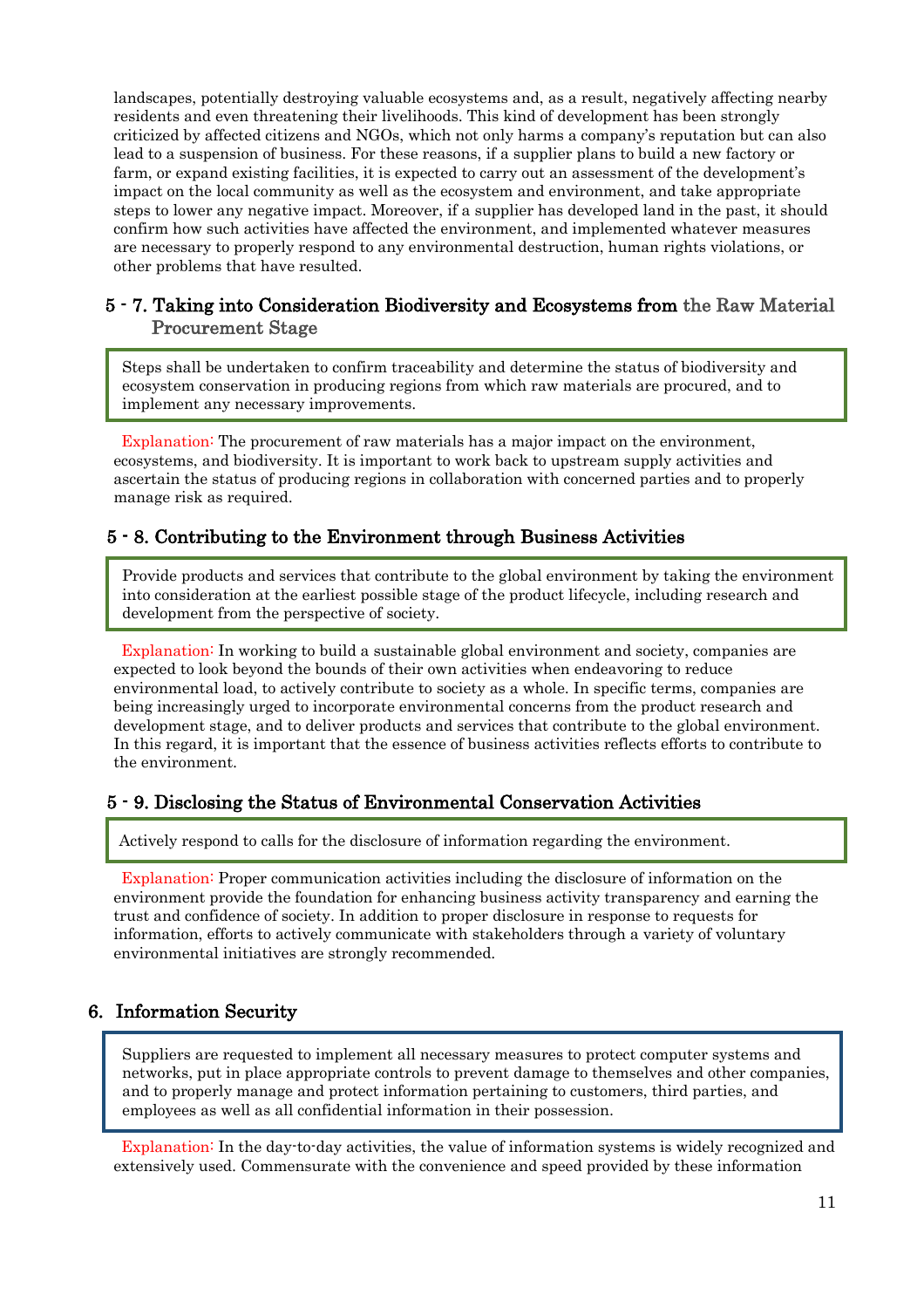systems, the potential exists for such risks as system failures and the leakage of information to grow in size. Failure to comply with the rules that govern the receipt of high-quality information through information systems by either party could not only lead to operating losses, but also to violations of the law and a loss of credibility within society. Taking these factors into consideration, activities regarding information security are extremely important.

# $\triangleright$  Guidelines

## 6 - 1. Providing Protection against Computer Network Threats

Steps shall be taken to put in place measures aimed at protecting computer networks against threats; management shall be undertaken to ensure that there is no damage to the company and other parties.

Explanation: In the event that computers are infected with a virus, the potential exists for customer as well as confidential information stored in computers to be leaked or lost through the network. At the same time, failure to adhere to a policy of strict user ID and password management may lead to unauthorized computer access, the leakage of information, and tampering. Moreover, should the network become the subject of a cyber-attack, the possibly of considerable loss due to an interruption in operations exists.

## 6 - 2. Proper Management of Personal Information

Every effort shall be made to properly protect the personal information of customers, third parties, and employees.

Explanation: If personal information is handled improperly, problems may arise involving the individuals affected. While the approach to handling personal information and privacy may differ depending on the country, it is necessary to fully examine the approach taken in the country where operations are conducted, and manage such information accordingly. Japan's Personal Information Protection Law, covering information that can be used to identify an individual, in other words", personal information," was also applied to the corporate sector from April 2005. Companies in the possession of personal information are obligated to clarify the purpose for which information will be used and to adopt all necessary safety precautions in the handling of personal information. Notwithstanding the promulgation of the Personal Information Protection Law seven years ago, we continue to witness numerous incidents where information has been leaked. In the vast majority of cases, the leakage of personal information can be traced back to the intentional actions of employees or outsourcers, human error due to a lack of knowledge regarding the Personal Information Protection Law as well as information systems, and unauthorized access by a third party. For personal information used on a daily basis, society increasingly demands that certain rules regarding use be established in accordance with the Personal Information Protection Law, and that proper management of information be carried out.

## 6 - 3. Preventing the Leakage of Customer and Third-Party Confidential Information

Every effort shall be made to properly manage and protect confidential information received from customers and third parties.

Explanation: Every effort must be made to adhere strictly to the guidelines outlined in nondisclosure agreements with respect to the handling of information that falls within the scope of nondisclosure agreements (mutual agreement relating to the nature of confidentiality) executed with suppliers. The agreements contain a variety of restrictions including limitation on the taking of copies as well as the parties to whom information can be disclosed. Any violation of non-disclosure agreements, which leads to the leakage of or unauthorized use of confidential information, can lead to substantial damages, including claims for enormous amounts of compensation. It is imperative that the handling of confidential information be managed and protected in accordance with